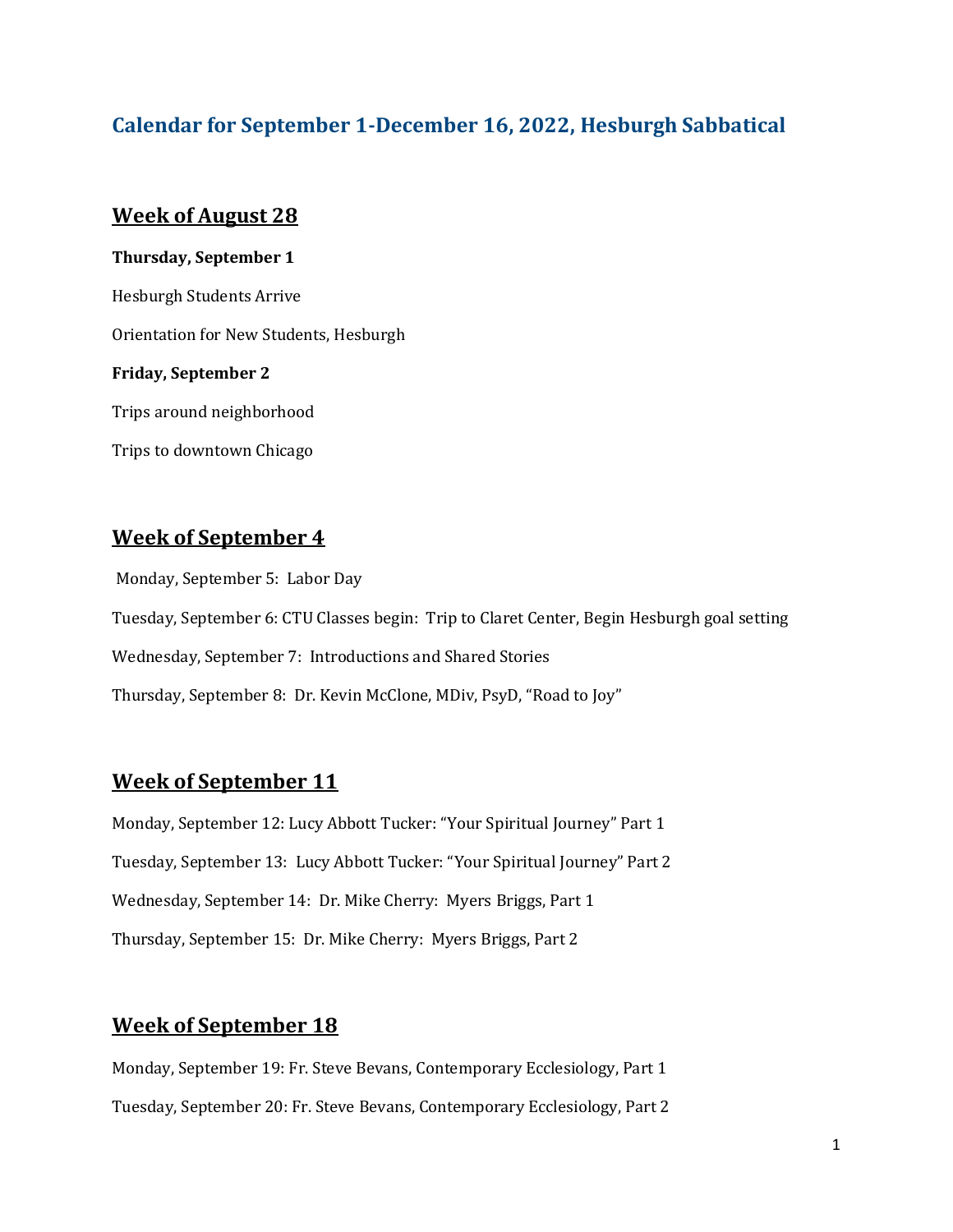Wednesday, September 21: Cultural Heritage, Student Presentations Thursday, September 22: Cultural Heritage, Student Presentations

### **Week of September 25**

Monday, September 26: Brother Paul Mickalenko, Transitions Tuesday: September 27: Brother Paul Mickalenko, Grief and Loss Wednesday, September 28: Fr. Steve Bevan, Synodality Thursday, September 29: Cultural Heritage, Student Presentations

## **Week of October 2**

Monday: October 3: Fr. Tony Gittens, From Monoculture to Interculture Tuesday: October 4: Fr. Tony Gittens, Humane Environment in Community Wednesday, October 5: Fr. Tony Gittens, Social Profiles and Social Interaction Thursday, October 6: Fr. Tony Gittens, Community: Living Fully

# **Week of October 9**

Monday, October 10: Sr. Dianne Bergant, How to Read the Bible Tuesday, October 11: Sr. Maribeth Howell, The Psalms Wednesday, October 12: Sr. Dianne Bergant, Biblical Grounding in *Laudato Si*  Thursday, October 13: Fr. Leslie Hoppe, Introduction to the Prophet

# **Week of October 16**

### *READING WEEK, No Classes at CTU*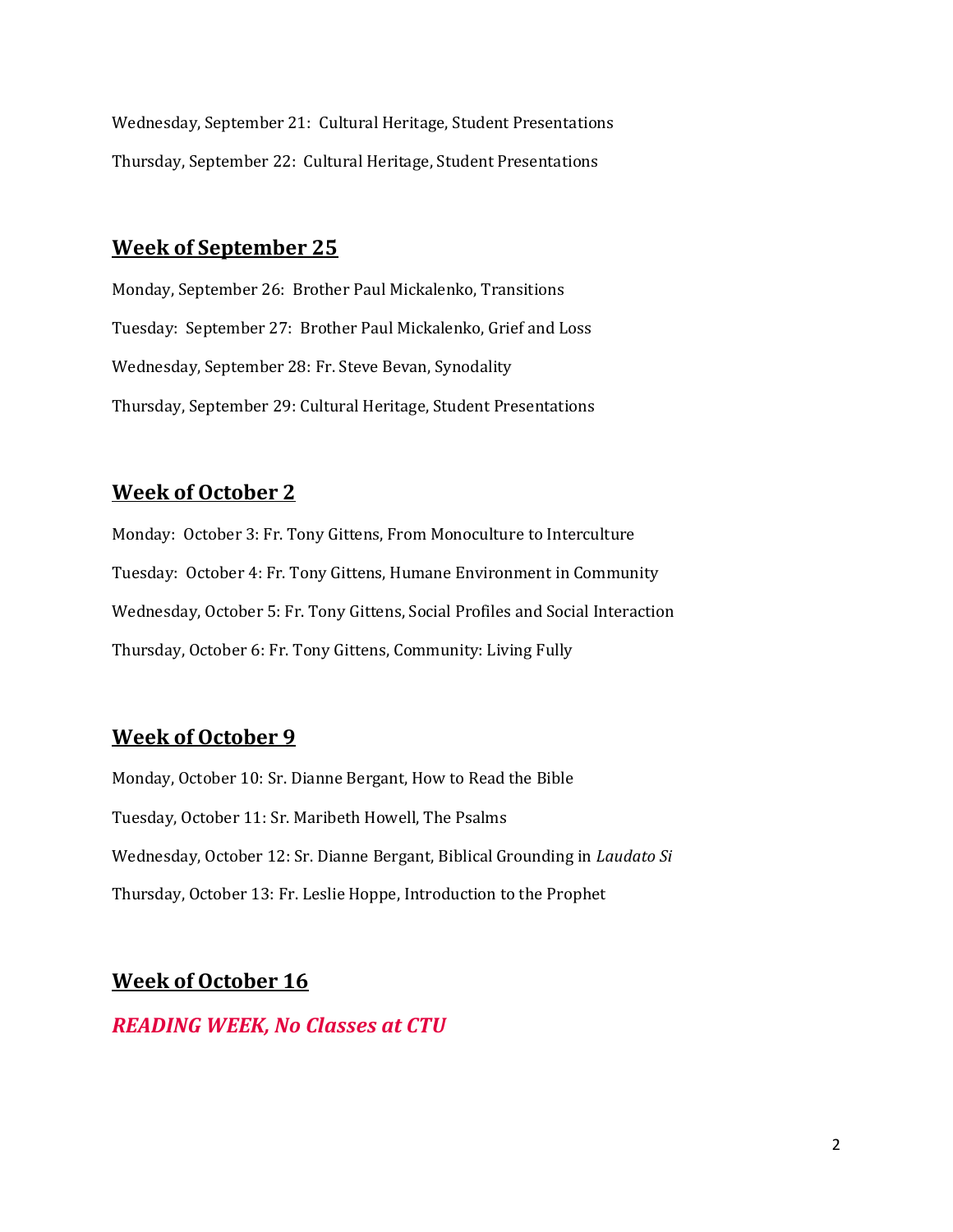## **Week of October 23**

Monday, October 24: Brother Loughlan Sofield: Anger and Forgiveness Tuesday, October 25: Brother Loughlan Sofield: Building Self Esteem Wednesday, October 26: Brother Loughlan Sofield: Dealing with Burnout Thursday, October 27: Kate Oxsen, OT Presentation

#### **Week of October 30**

Monday, October 31: Lucianne Siers, Spirituality of Justice Tuesday, November 1: Museum Trip Wednesday, November 2: Dr. Steve Milles, Public Theology Thursday, November 3: Lucianne Siers, Theology of the Vows

## **Week of November 6**

Monday, November 7: Rev. Richard Fragomini, Liturgy, Part 1 Tuesday, November 8: Rev. Richard Fragomini, Liturgy, Part 2 Wednesday, November 9: Brother Paul Michalenko, Communication Skills Thursday, November 19: Brother Paul Michalenko, Conflict Resolution

#### **Week of November 13**

Monday, November 14: Fr. Ed Foley, The Sacramental Imagination Part 1 Tuesday, November 15: Fr. Ed Foley, The Sacramental Imagination Part 2 Wednesday, November 16: Fr. Don Senior, Gospel of Matthew, Thursday, November 17: Dr. Kevin McClone, Addictions